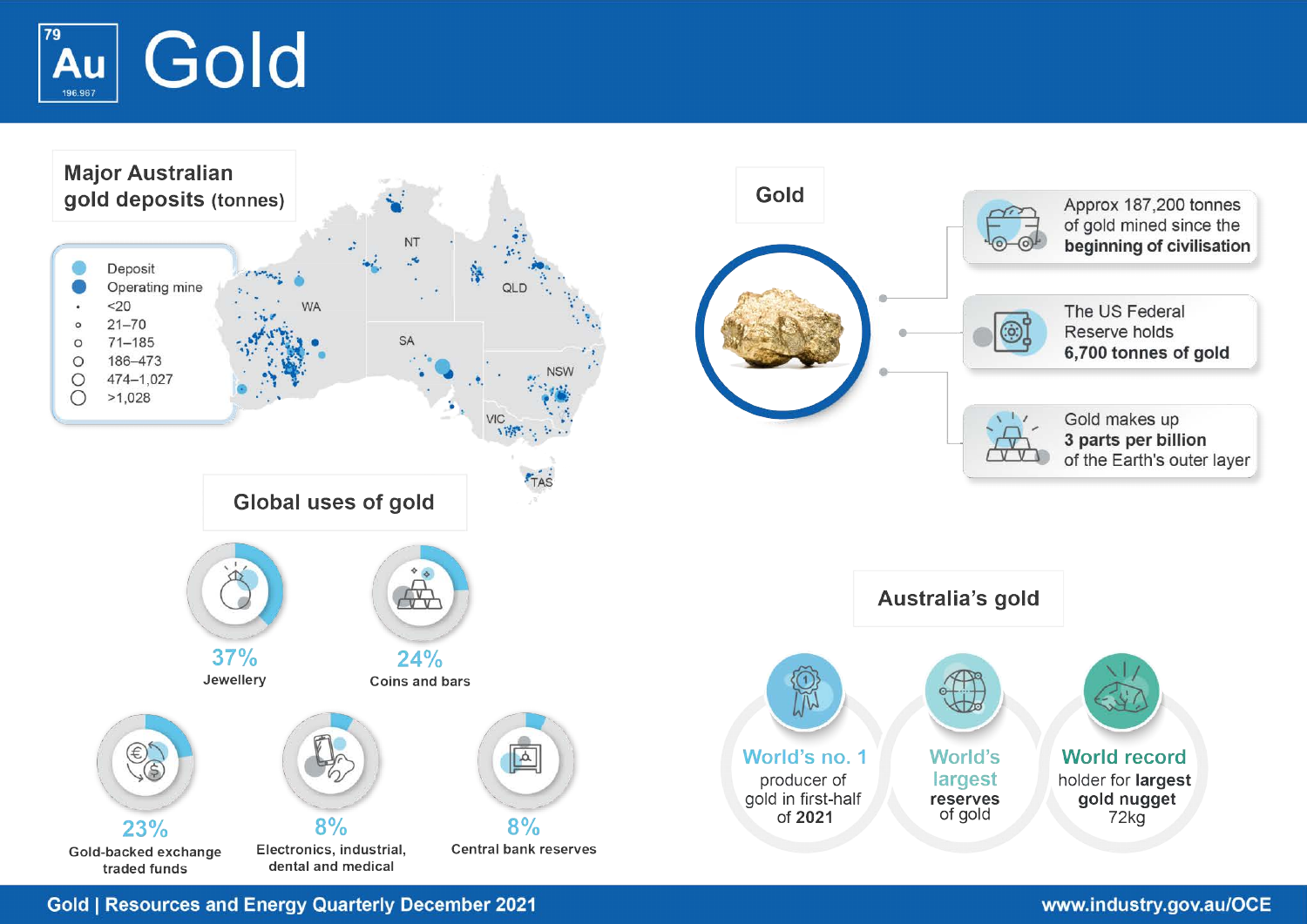

# Trade map | December 2021

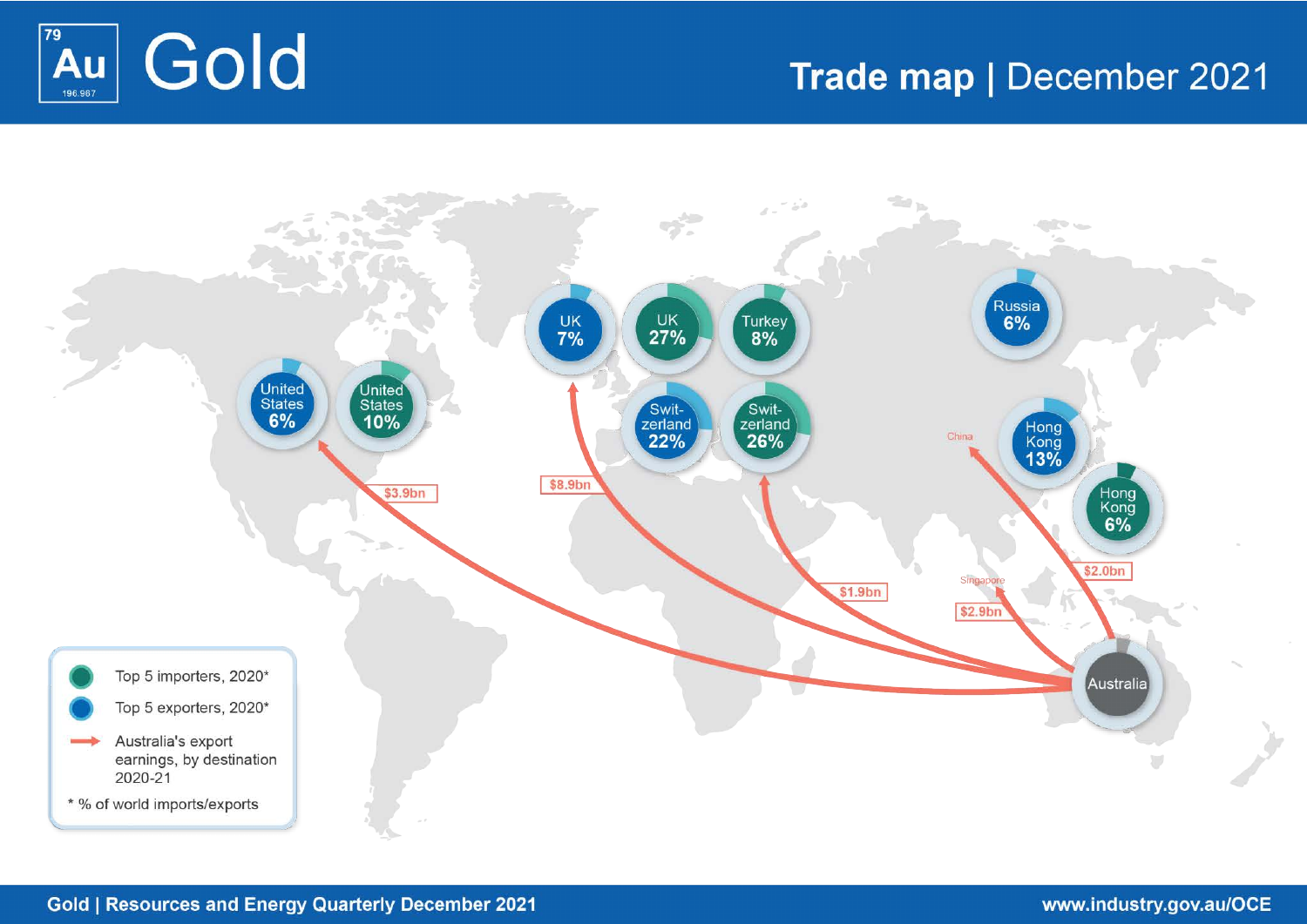# **10.1 Summary**

- The gold price is estimated to have increased by 1.8% in 2021 to US\$1,800 an ounce. A higher real interest rate environment is likely to see the gold price slide to around US\$1,700 an ounce in 2023.
- **E** Labour and skills shortages are affecting Australian gold mine production, which is forecast to reach 362 tonnes in 2021–22. Production from new mines and existing mine expansions is expected to boost gold mine production to 374 tonnes in 2022–23 (see [Australia](#page-6-0) [section\)](#page-6-0).
- Australia's gold export earnings are forecast to increase from \$28.3 billion in 2021–22 to \$28.4 billion in 2022–23, driven by higher export volumes (to 377 tonnes in 2022–23).

# **10.2 Consumption**

### World gold consumption decreased in the September quarter 2021

World gold demand decreased by 7.0% year-on-year to 831 tonnes in the September quarter 2021, led by a strong outflow from gold-backed exchange traded funds (ETFs). Over this period, investors pulled out 27 tonnes (worth US\$1.6 billion) of gold from gold-backed ETFs. An improvement in the global economy and the COVID-19 vaccine roll-out led to an exodus of institutional investors' funds from safe haven assets (such as gold ETFs) to riskier assets. Global stock markets continued to reach record highs in the September quarter 2021, attracting investment funds.

Offsetting the fall in gold-backed ETFs in the September quarter 2021 was a modest addition (69 tonnes) of official gold buying (that is, from central banks and other government financial institutions) (Figure 10.1). A desire to diversify reserves, growing debt levels and rising inflation were the catalyst for central banks' growing appetite towards gold. According to the World Gold Council, India and Brazil were the largest gold buyers in the September quarter 2021, purchasing 50 tonnes of gold. Turkey and Qatar were the largest gold sellers in the September quarter 2021, selling 16 tonnes of gold.

Over the year to the September quarter, jewellery demand rose by 33% year-on-year to 443 tonnes, led by a 32% (or 157 tonnes) rise in consumption in China (excluding Hong Kong) and a 58% (or 96 tonnes) rise in consumption in India — the world's two largest gold jewellery consuming nations. The recovery of the Chinese and Indian economies were the main contributing factor to China and India increasing jewellery demand in the September quarter 2021.

In the US, led by the economic recovery and improved consumer sentiment, jewellery consumption increased by 12% year-on-year to 32 tonnes in the September quarter 2021.

Jewellery consumption in several Asian countries was disrupted by extended COVID-19 lockdowns, including Vietnam (down by 50% year-onyear to 0.9 tonnes in the September quarter) and Malaysia (down by 48% year-on-year to 1.3 tonnes in the September quarter).



### **Figure 10.1: World gold consumption by sector**

Note: Total fabricated includes jewellery consumption and industrial applications Source: World Gold Council (2021) Gold Demand Trends; Department of Industry, Science, Energy and Resources (2021)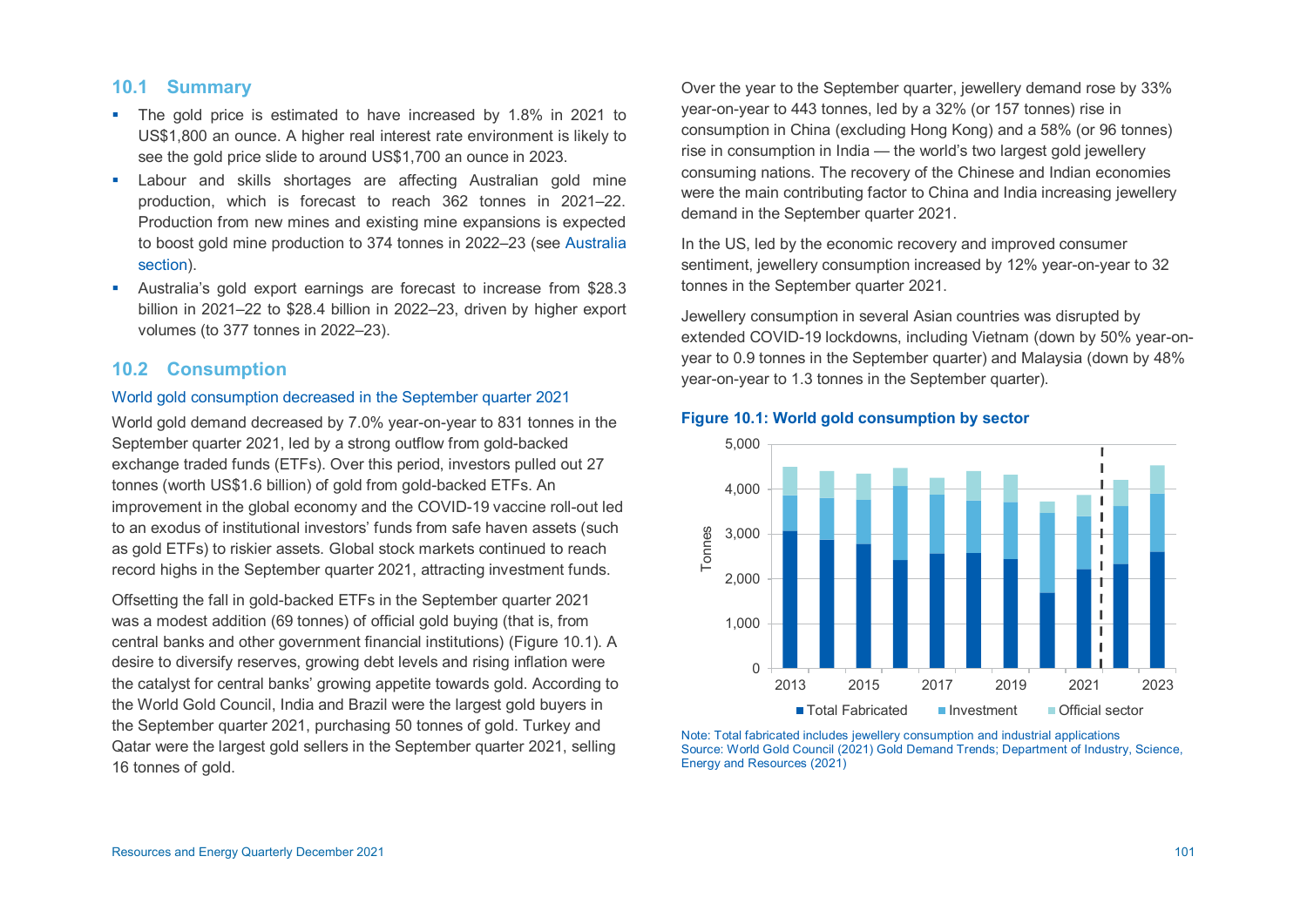Demand for gold bars and coins also grew strongly in the year to the September quarter 2021 (up 19% or 41 tonnes year-on-year). Growth in gold bar and coin retail investment was propelled by a 12% (or 6.9 tonnes) year-on-year rise in China's bar and coin demand. Encouraged by lower gold prices and rising incomes, Chinese retail investors stepped up their purchases in anticipation of short to medium term gains.

### World gold consumption forecast to rise in 2021

World gold consumption is estimated to increase by 4.0% to 3,880 tonnes in 2021 (Figure 10.1), as the ongoing economic recovery provides some support for jewellery demand.

In 2021, jewellery demand is estimated to have rebounded strongly from the heavy reduction in 2020, up 34% year-on-year, to 1,885 tonnes. China and India are expected to have contributed the most to this recovery. Lower and more stable gold prices, rising personal income, and the Indian wedding season from November to February are expected to have lifted gold demand as 2021 ended.

In the US, gold jewellery consumption grew by 12% in the September quarter 2021, and is expected to have remained strong over the rest of 2021, driven by the COVID-19 vaccine rollout, improved consumer sentiment and high household savings. In Europe, jewellery consumption is expected to have recovered, supported by stronger gifting demand during the festive season.

The risk to China's jewellery consumption is the debt issues in China's property sector, with Evergrande (China's second largest real estate developer) struggling to pay its debt of US\$300 billion. The impact on consumer confidence could hurt jewellery demand.

### Gold consumption expected to rise in 2022 and 2023

World gold consumption is forecast to grow at an average annual rate of 8.1% in 2022 and 2023, to 4,534 tonnes in 2023 (Figure 10.1). The growth is expected to be largely driven by jewellery consumption, which is forecast to rise by 9.6% a year in 2022 and 2023, to 2,263 tonnes in 2023.

Jewellery demand from China is expected to remain strong, supported by rising consumer sentiment and income. Chinese jewellery retailers are increasingly using private and social media channels to attract young Chinese consumers.

Demand from India is expected to recover in 2022 and 2023, as more people are vaccinated against COVID-19 and the economy recovers.

In the US, jewellery demand is expected to be lower than 2021, as consumer discretionary spending is expected to move towards leisure activities as COVID-19 restrictions and economic activity return to normality.

Gold retail investment is expected to help global gold consumption, with demand for gold bars and coins forecast to rise at an average annual rate of 1.0% to reach 1,231 tonnes by 2023. This is supported by a forecast pull-back in gold prices (see *Section 10.4 prices*).

The official sector is expected to add to gold demand in 2022 and 2023, as bond prices fall. As a result, central bank gold buying is forecast to rise by an average 14% a year over the outlook period, reaching 620 tonnes in 2023.

In October 2021, the National Bank of Poland (Poland's central bank) announced its plan to purchase 100 tonnes of gold in 2022. The central bank has said this planned addition aims to increase Poland's financial security by boosting the country's gold reserve to 330 tonnes putting Poland ahead of other major gold holders such as the UK, Saudi Arabia and Austria.

### **10.3 Production**

### World gold supply decreased in the September quarter 2021

World gold supply decreased by 3.2% year-on-year to 1,239 tonnes in the September quarter 2021. Driving the decline was a 22% year-on-year fall in gold scrap supply. Lower US dollar gold prices, improved economic activity and employment opportunities reduced the sale of gold from consumers to jewellery retailers in many parts of the world.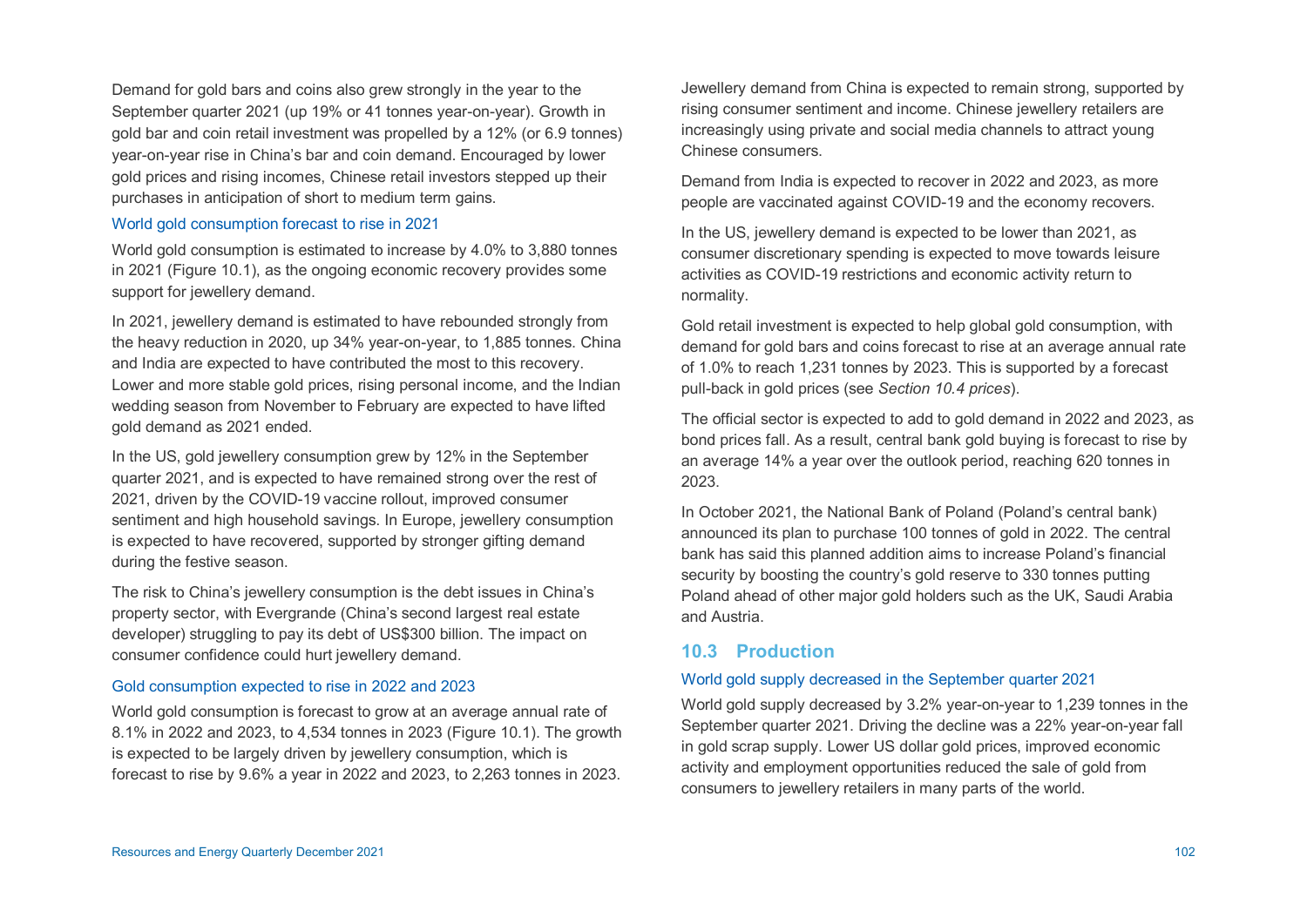Offsetting the decline in gold scrap supply was an estimated 4.4% yearon-year rise in world gold mine production to 959 tonnes, as the COVID-19 containment measures impacted less on production.

Gold mine production in Canada rose by 23% year-on-year in the September quarter 2021, propelled by the ramp-up of production from new mines and the return to full production at the Musselwhite gold mine (following a fire incident in the March quarter 2019).

Over this period, gold mine production in Peru and South Africa rose by 25% and 18% year-on-year, respectively, driven by the easing of COVID-19 containment measures and improved ore grades.

China produced 84 tonnes of gold in the September quarter 2021. Stricter environmental regulation and safety checks led to a 10% year-on-year decline in China's gold mine production in the first three quarters of 2021, to 237 tonnes. Production at Shandong Gold Mining's gold mines in Shandong province fell by 45% year-on-year in the first nine months of 2021, impacted by safety inspection activities.

### **Figure 10.2: World gold supply**



Source: World Gold Council (2021) Gold Demand Trends; Department of Industry, Science, Energy and Resources (2021)

Production in Australia decreased by 0.9% year-on-year to 80 tonnes in the September quarter 2021 (see *Section 10.5 Australia's exports and production*).

### World gold supply estimated to rise in 2021

In 2021, world gold supply is estimated to have increased by 1.4% to 4,788 tonnes, driven by higher gold mine production in Canada and Latin America (Figure 10.2).

Production in Canada and the US in 2021 is estimated to rise by 12% and 17% to 224 and 212 tonnes, respectively, as production recovers from the disruption of the COVID-19 pandemic.

Canada's newest gold mine, Pure Gold, located in Ontario, started commercial operation on 1 August 2021. The mine is expected to add 3.1 tonnes of gold a year to Canadian gold output. Hudbay Minerals' New Britannia gold mine produced first gold on 11 August 2021, and is expected to add 5.6 tonnes a year to Canadian gold output.

Gold mine production in Latin America is recovered in 2021, following heavy losses in 2020. Production is estimated to increase in Mexico (by 15% in 2021 to 121 tonnes), Peru (up 14% to 100 tonnes) and Brazil (up 3.6% to 90 tonnes).

Chinese gold mine output is estimated to have fallen by 11% in 2021, to 335 tonnes, as power shortages and stricter environmental and safety regulations are expected to lead to production cuts and mine closures.

Gold recycling activity was subdued in 2021, as improved economic activity and increased personal income reduced the need to sell gold from consumers to jewellery retailers. As a result, world gold recycling supply is estimated to have fallen by 10% to 1,166 tonnes in 2021.

### World gold supply expected to rise further in 2022 and 2023

Propelled by higher gold mine production, world gold supply is forecast to rise at an average annual rate of 1.6% in 2022 and 2023, reaching 4,944 tonnes by the end of the outlook period (Figure 10.2).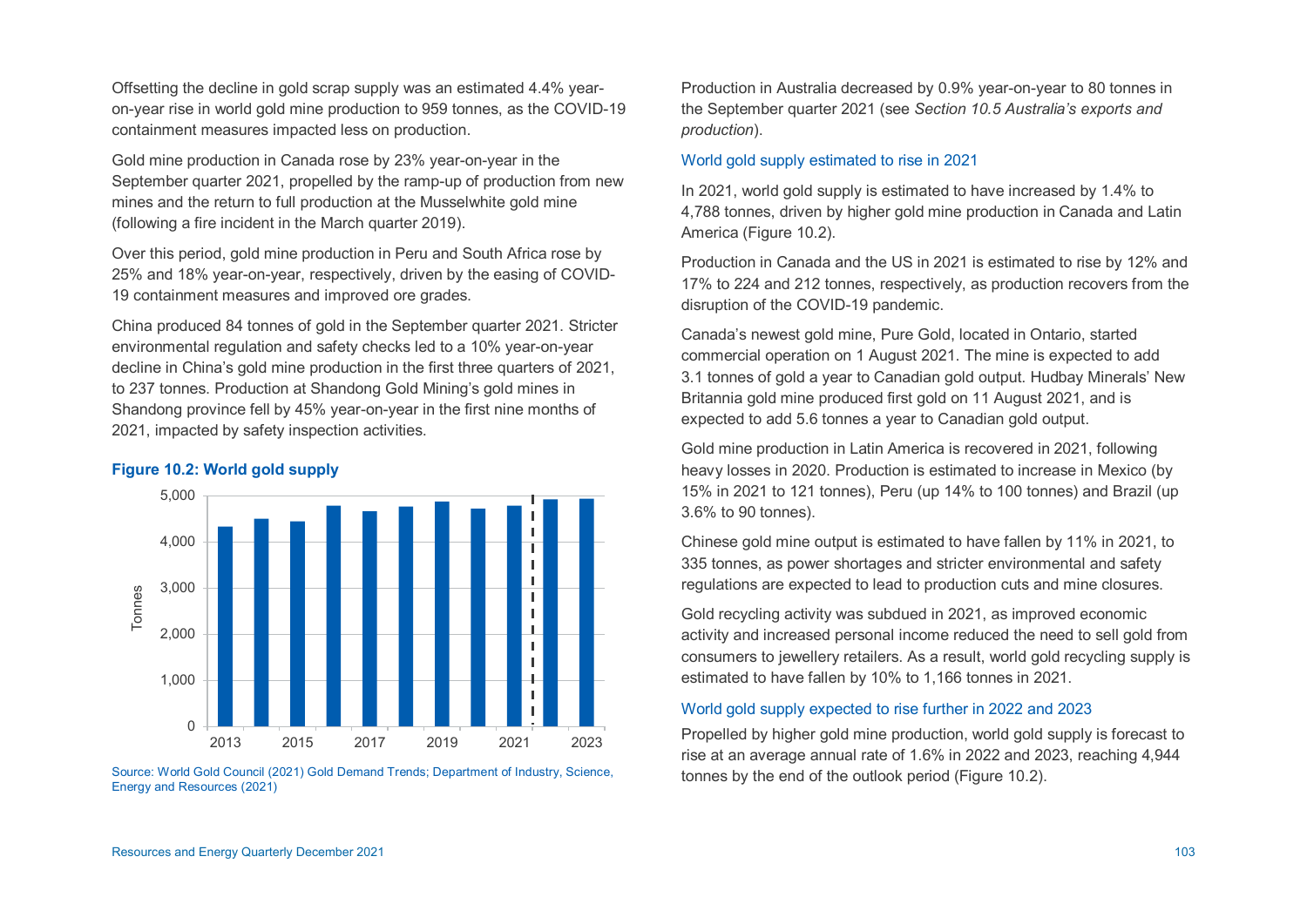World gold mine production is forecast to increase by 3.0% (to 3,756 tonnes) in 2022 and by 2.0% (to 3,831 tonnes) in 2023, driven by increased production in Australia, Canada, Chile and the US.

In Australia, a solid pipeline of projects is expected to bring the country's gold mine production to 395 tonnes in 2023.

In Canada, gold mine production is forecast to rise to 258 tonnes in 2023. Sabina Gold and Silver's Back River gold mine in Nunavut province is expected to start operation in 2023, adding 4.7 tonnes of gold a year to Canadian gold output.

In Chile, Gold Fields' 8.8 tonnes a year Salares Norte gold project in the Atacama region is expected to come online in 2023.

In the US, Equinox is advancing an expansion at its Castle Mountain gold mine in California from 1.2 tonnes in 2021 to 6.2 tonnes a year in 2023.

In 2022 and 2023, lower gold prices and improving economic situations of many households are likely to discourage the sale of gold jewellery. Gold scrap supply is forecast to fall by 2.0% in 2022 (to 1,143 tonnes) and 7.0% in 2023 (to 1,063 tonnes).

# **10.4 Prices**

### Gold prices expected to finish the year on a positive note

The gold price is estimated to average US\$1,800 an ounce in 2021 (Figure 10.4), up from US\$1,770 an ounce in 2020. The gold price is finishing the year strongly, as investors seek inflation hedges. The inflation has surged in many countries, as strong demand combines with supply chain problems. In the US, the annual inflation rate reached a three-decade high of 6.2% in October 2021. In Germany, the annual inflation rate reached a 29-year high of 5.2% in November 2021.

On 3 November 2021, the US Federal Reserve decided to take an incremental step to ease monetary stimulus by reducing its asset purchases to US\$15 billion a month, starting from mid-November 2021.



US\$ gold price — Real US 10 Year Treasury bond yield (inverted, rhs)

Source: Bloomberg (2021)



### **Figure 10.4: US and Australian dollar gold prices**

Source: LBMA (2021); Department of Industry, Science, Energy and Resources (2021)

# **Figure 10.3: US dollar gold price and real US 10-Year Treasury yield**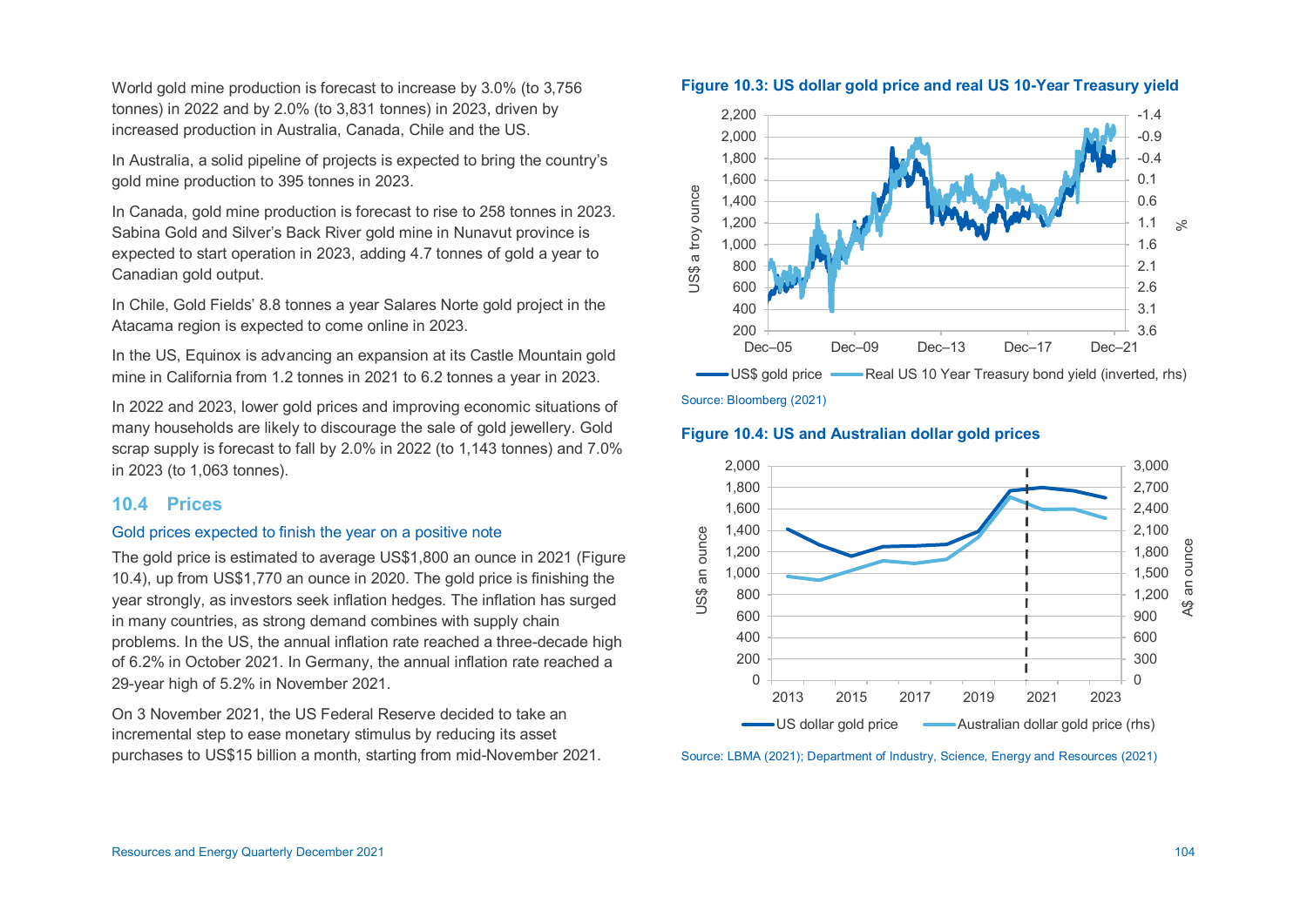### Gold prices expected to fall in 2022 and 2023

Gold prices are forecast to fall by an average 2.7% a year, to US\$1,700 an ounce in 2023, as the global economic recovery sees a higher interest rate environment (Figure 10.4). The US Federal Reserve's stance may help raise real bond yields, a major factor driving institutional investment demand for gold. With (real) interest rates increasing, the opportunity cost of holding gold is high, lowering its attractiveness as an investment asset.

There are several risks to the gold price assessment, including the rising cases of the new COVID-19 variant (namely Omicron) in many parts of the world. The World Health Organisation has declared the Omicron variant as a COVID-19 "variant of concern".

Another risk to the price assessment is a potential correction in global stock markets. A correction in the US' major stock markets may lift the demand for gold as a safe haven asset.

# **10.5 Australia's exports and production**

### Export values decreased in the September quarter 2021

The value of Australia's gold exports decreased by 22% year-on-year to \$5.4 billion in the September quarter 2021, due to a 95% year-on-year fall in exports to the UK, and a 94% year-on-year fall in exports to the US. Flows to the UK and US in the September quarter 2020 were driven by a strong inflow of global gold-backed ETFs.

Australia exported \$2.2 billion of gold to China in the September quarter 2021. China did not import any gold from Australia in the September quarter 2020. Exports are volatile, often reflecting ETF flows.

#### Australian gold exports increase in 2021–22 and 2022–23

Australia's gold export earnings are forecast to increase at an average annual rate of 4.3% between 2021–22 and 2022–23, to \$28.4 billion in 2022–23 (Figure 10.5). The growth in export earnings is expected to be driven by higher export volumes (to 377 tonnes in 2022–23).

### **Figure 10.5: Australia's gold exports**



Notes: Export volume contains ash, waste and scrap gold, of which the gold content is unknown

Source: ABS (2021) International Trade, 5464.0; Department of Industry, Science, Energy and Resources (2021).

On 4 November 2021, the Papua New Guinea (PNG) Government has indicated that all gold mined in PNG will need to be refined in the country by 2025. The decision is expected to impact Newcrest's Lihir gold operations in the PNG, where the gold ore is shipped to the Perth Mint in WA for further refining. Newcrest is also in the process of negotiation with the PNG Government to build the Wafi-Golpu copper and gold mine in the PNG highlands, which is expected to be commissioned in 2026.

### <span id="page-6-0"></span>Australian gold mine production decreased in the September quarter 2021

Australia's gold mine production fell by 4.6% year-on-year to 77 tonnes in the September quarter 2021, impacted by labour shortages, plant maintenance, and lower ore grades.

Lower ore grades impacted output at a number of mines in the September quarter 2021. This included Kirkland Lake Gold's Fosterville gold mine in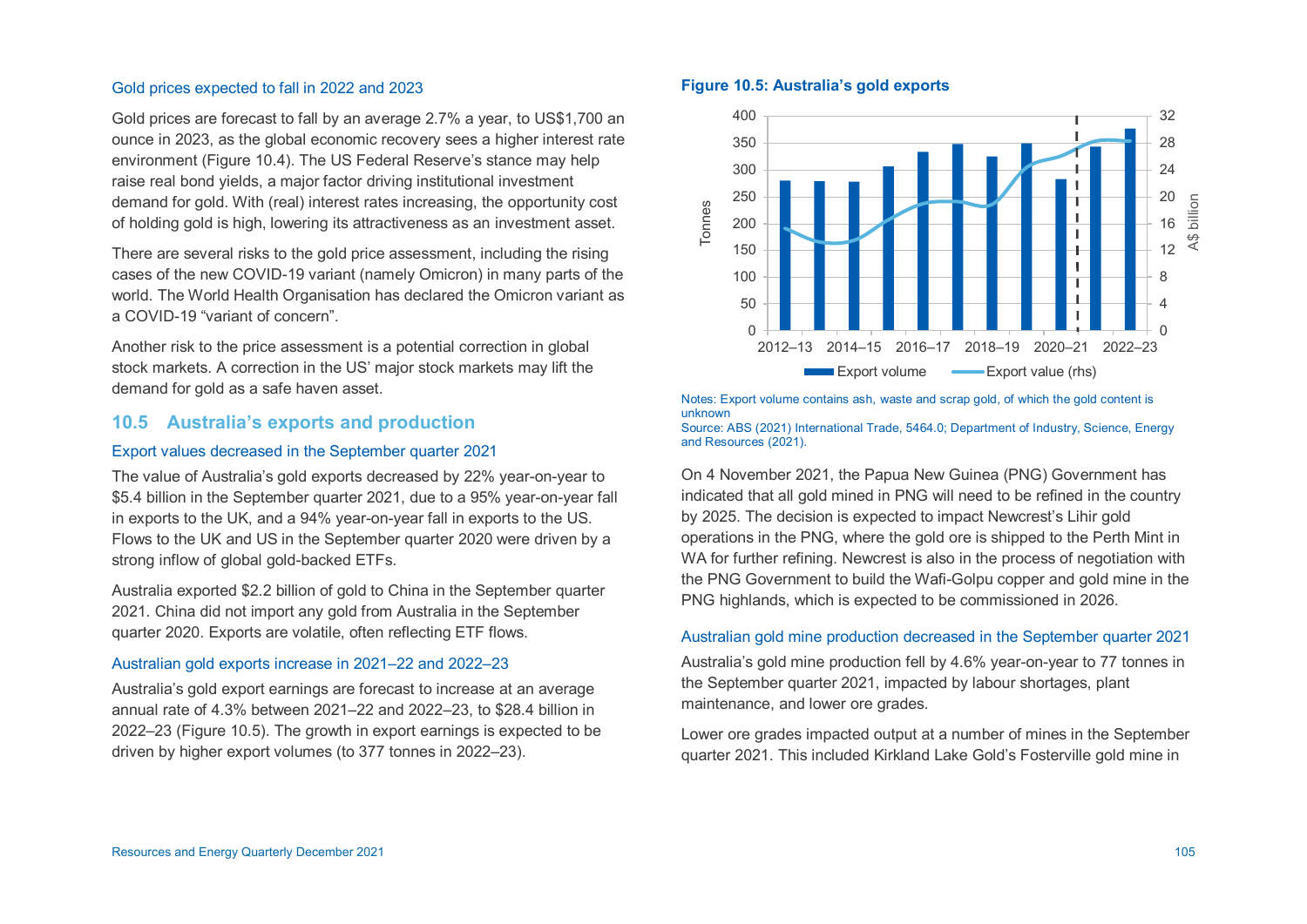Victoria (down by 17% year-on-year to 4.2 tonnes in the September quarter 2021), and AngloGold Ashanti's Sunrise Dam in WA (down by 22% year-on-year to 1.8 tonnes in the September quarter 2021).

Production at Newmont's Boddington operation in WA decreased by 6.1% to 5.1 tonnes in the September quarter 2021, due to lower throughput and ore grades. Output at Newcrest's Cadia mine in New South Wales declined by 45% year-on-year to nearly 3.4 tonnes in the September quarter 2021, due to planned maintenance, which included replacement and upgrade of the mill motor.

In the September quarter 2021, labour shortages affected gold output at several gold mines in WA. Production at Regis Resources' Duketon gold mine fell by 10% year-on-year, to 2.3 tonnes. Production at AngloGold Ashanti and Regis Resources' joint-venture Tropicana gold mine decreased by 10% year-on-year to nearly 3.0 tonnes.

Over the same period, a number of gold mines recorded a rise in gold output. Production at Newcrest's Telfer gold mine in WA rose by 17% year-on-year to 3.1 tonnes, propelled by higher gold recoveries.

Production at Northern Star Resources' Carosue Dam gold mine increased by 19% year-on-year to 2.0 tonnes, driven by higher ore grades.

Production at Silver Lake Resources' Deflector gold mine in WA increased by 12% year-on-year to nearly 1.0 tonne, driven by higher ore grades.

# Higher production in the short term

Australian gold mine production is forecast to rise at an average annual rate of 8.0% between 2020–21 and 2022–23. Production of 374 tonnes by 2022–23 will be propelled by both production from new mines and existing mine expansions (Figure 10.6).

Red 5's 6.2 tonnes a year King of the Hills gold project in WA is on track to start production in mid-2022, with construction activities accelerating on multiple fronts. Ramelius Resources started mining at its Tampia mine in WA on 18 June 2021. It is expected that the mine will add 3.2 tonnes of gold to the Australian gold output from 2021–22 and onwards.

### **Figure 10.6: Australia's gold production**



### Source: Department of Industry, Science, Energy and Resources (2021)

Newcrest has proceeded with the \$246 million West Dome Stage 5 Cutback project to extend the life of its Telfer mine in WA. The first ore from the cutback is expected in the first half of 2022.

 Resources and Energy Group poured the first gold at its Granny Venn gold mine in WA in October 2021 after operations 23 years ago. It is expected to produce 0.3 tonne of gold a year.

Calidus' 4.3 tonnes of gold a year Warrawoona gold mine in WA is expected to commence production in the June quarter 2022.

Newmont Mining commissioned the autonomous haulage system for its Boddington gold mine in WA in October 2021. With a fully autonomous haulage fleet of 36 trucks, the mine's safety and productivity are expected to improve after 2021.

Gold Fields' St Ives gold operations in WA is the first Australian gold mine to use the new Sandvik battery electric vehicle underground loaders. As part of a production study over a two-year period, the electric battery technology used in each loader is expected to eliminate underground emissions, and reduce heat and noise compared to diesel loaders.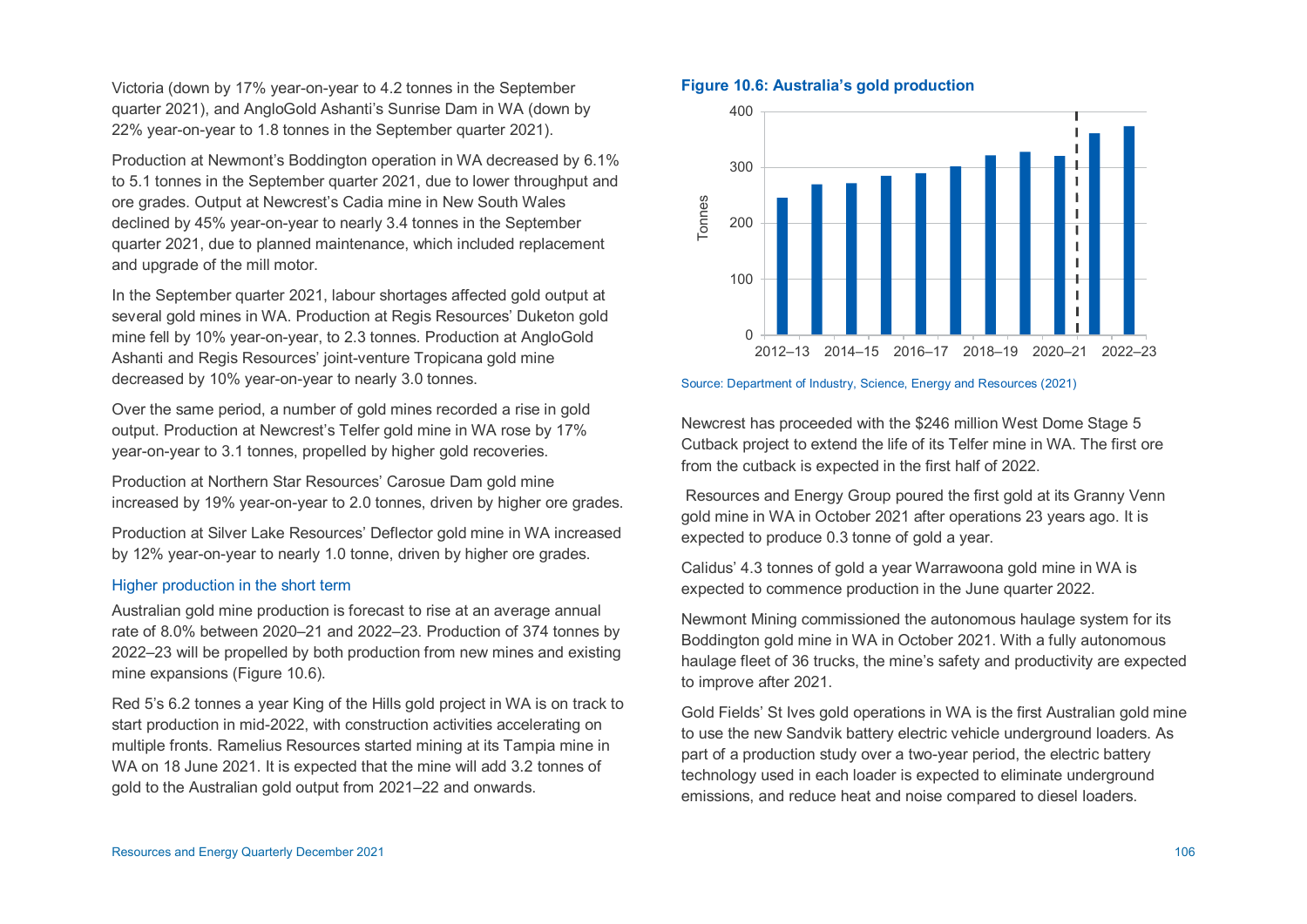The risk to the outlook is the potential impacts of labour and skills shortages on Australian gold miners. Some parts of Australia are still implementing COVID-19 containment measures. In WA, unvaccinated workers have been banned from working in WA mines. It is mandatory for anyone visiting a mine site after 1 December 2021 to have had one jab, and two jabs will be required after 1 January 2022. These measures may cause a postponement of new projects and a production cut from existing gold mines.

### Gold exploration expenditure rose in the September quarter 2021

Australia's gold exploration expenditure rose by 21% year-on-year to nearly \$430 million in the September quarter 2021, incentivised by high US and Australian dollar gold prices. Western Australia remained the centre of gold exploration activity in Australia, accounting for 72% (or \$310 million) of total gold exploration expenditure (Figure 10.7).

### **Figure 10.7: Australian gold exploration expenditure**



Source: ABS (2021) Mineral and Petroleum Exploration, Australia, 8412.0

### Revisions to the outlook

The estimate for the US dollar gold price has been revised up by 0.9% (or US\$15 an ounce to about US\$1,800 an ounce) in 2021, 4.1% (or US\$70 an ounce to US\$1,771 an ounce) in 2022, and 4.2% (or US\$66 an ounce to about US\$1,700 an ounce) in 2023, due to a larger than expected increase in gold prices in the December quarter 2021.

The forecast for Australian gold mine production in 2021–22 and 2022–23 has been revised down by 2.7% and 1.3%, to 362 and 374 tonnes, respectively, due to a larger than expected decline in output of some major gold mines in the September quarter 2021.

The forecast for Australian gold exports in 2021–22 has been revised down by \$436 million to \$28.3 billion, reflecting a larger than expected fall in export volumes in the September quarter 2021.

Export earnings in 2022–23 have been revised up by nearly \$1.1 billion to \$28.4 billion from the forecast in the September 2021 *Resources and Energy Quarterly*, reflecting an upward revision in the forecast gold prices.